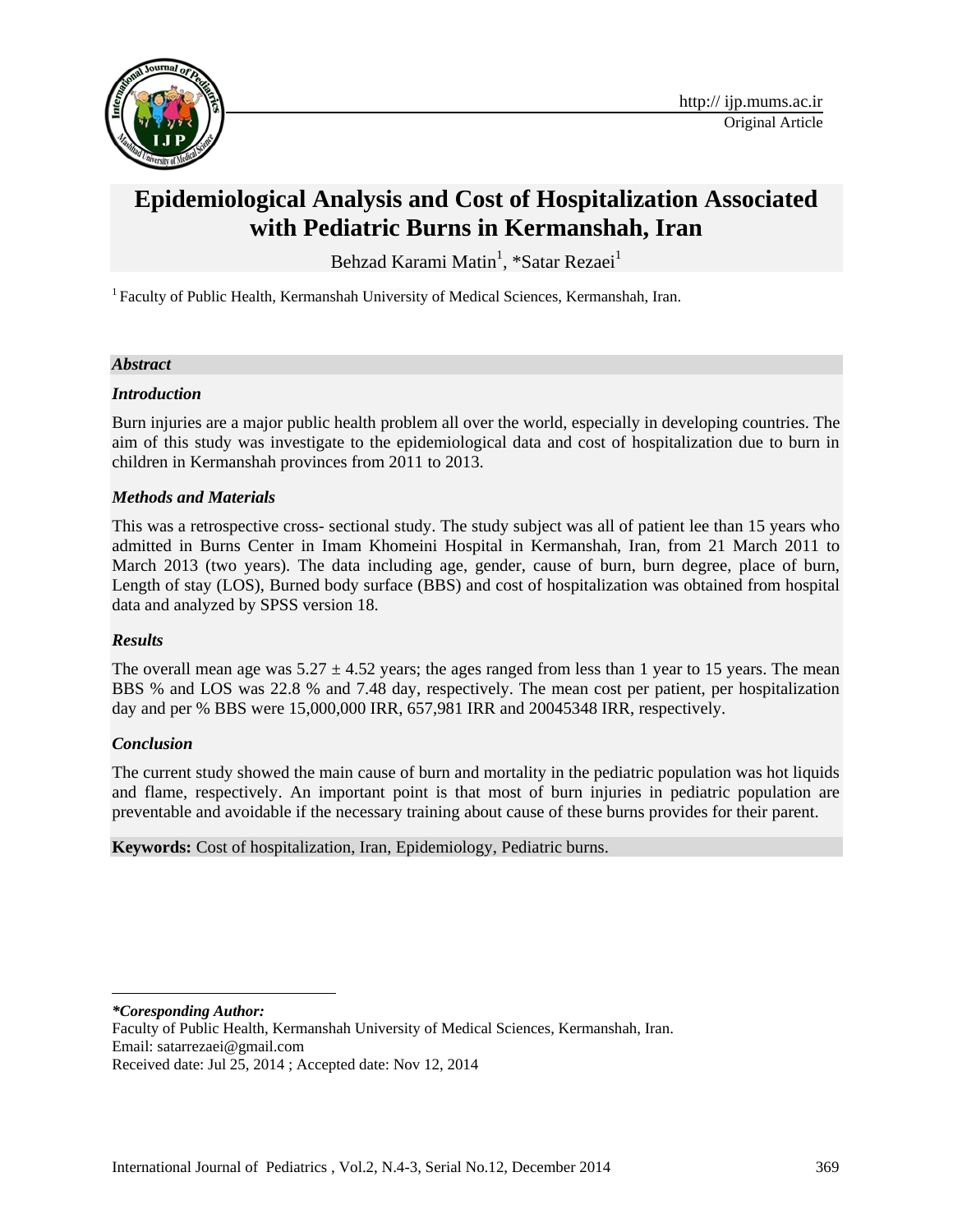## **Introduction**

Burns injuries are a major issue on public health in terms of mortality, morbidity and cost of treatment in the both developing and developed countries and the burns in pediatric range from minor to severe injuries [\(1,](#page-6-0) [2\)](#page-6-1). The previous studies also have shown the more than 5 % of total admission in hospital and 1 % of global burden of diseases are related to the burns injuries [\(3,](#page-6-2) [4\)](#page-6-3). Also, in Iran burn injuries, especially among pediatric, cause significant mortality and morbidity and the second cause of death, after traffic accident, in population under the age of 15 years [\(5,](#page-6-4) [6\)](#page-6-5).

To many reasons such as less perception of dangerous situation, recklessness and less ability to react properly in dangerous situation, the risk of burn injuries in children is higher in compared with adults. The burns injuries is most expensive and its treatment requires to specialized personnel and medical equipment and technologies [\(1\)](#page-6-0). The objective of current study was to investigate the epidemiology, etiology and cost of hospitalization of pediatrics burn injuries in west of Iran, Kermanshah. We hope the results of this study will be used as a basis for developing targeted preventive programs to protect children from burns.

## **Materials and methods**

The study subjects included all those aged 15 years and under who admitted at the Imam Khomeini Hospital Burn Center, Kermanshah, Iran, between 21 March 2011 to March 2013. This burn center is the only referrals center for the all burns in the province. The Kermanshah province consists of 14 counties with an area of 24,461 square kilometers and a population of 1947225 people, of whom 121586 (6.25%) of people are between the ages of  $0 - 15$  years

(according to the census 2011), which is located in the middle of the western part of Iran. All patient information including age, gender, season of burns, causes of burn, Burned body surface (BBS), degree of burn, outcomes of burn, place of burn, Length of stay (LOS), and hospital costs (including drug and other consumable items, nursing services, diagnostic services, visits, hotel accommodation, blood banks, surgery, etc.) were collected by reviewing medical records. The children were divided to four groups based on their ages: 0-4 years, 5-8 years, 9-12 years and 12-15 years. The extent of burns was divided to five groups based on burns: 0-20 %, 20-40 %, 41-60 %, 61-80 % and 81-100 %. Also, the cause of burns was divided to three groups based on burn cause: flame, hot liquids (water, milk and etc.) and others (electricity and explosion).

Differences between various groups were assessed using the Chi-square test, independent t-test and one way ANOVA test. The P-value less than 0.05 was considered to be statistically significant. The statistical analysis was performed using SPSS Version 18.

# **Results**

Among the 1005 hospitalized patients due to burns at the Imam Khomeini Hospital Burn Center, during the two years period, 252 (25 %) of those were the children  $\leq 15$ years of age. The mean age was  $5.27 \pm 4.52$ years; the ages ranged from less than 1 year to 15 years. There were not significant different between the mean ages of boys and girls (p-value=  $0.321$ ). The 9-12 years age group had the highest proportion of patients (27.7 % of all patients). The distribution of patient by age and gender is shown (Table.1).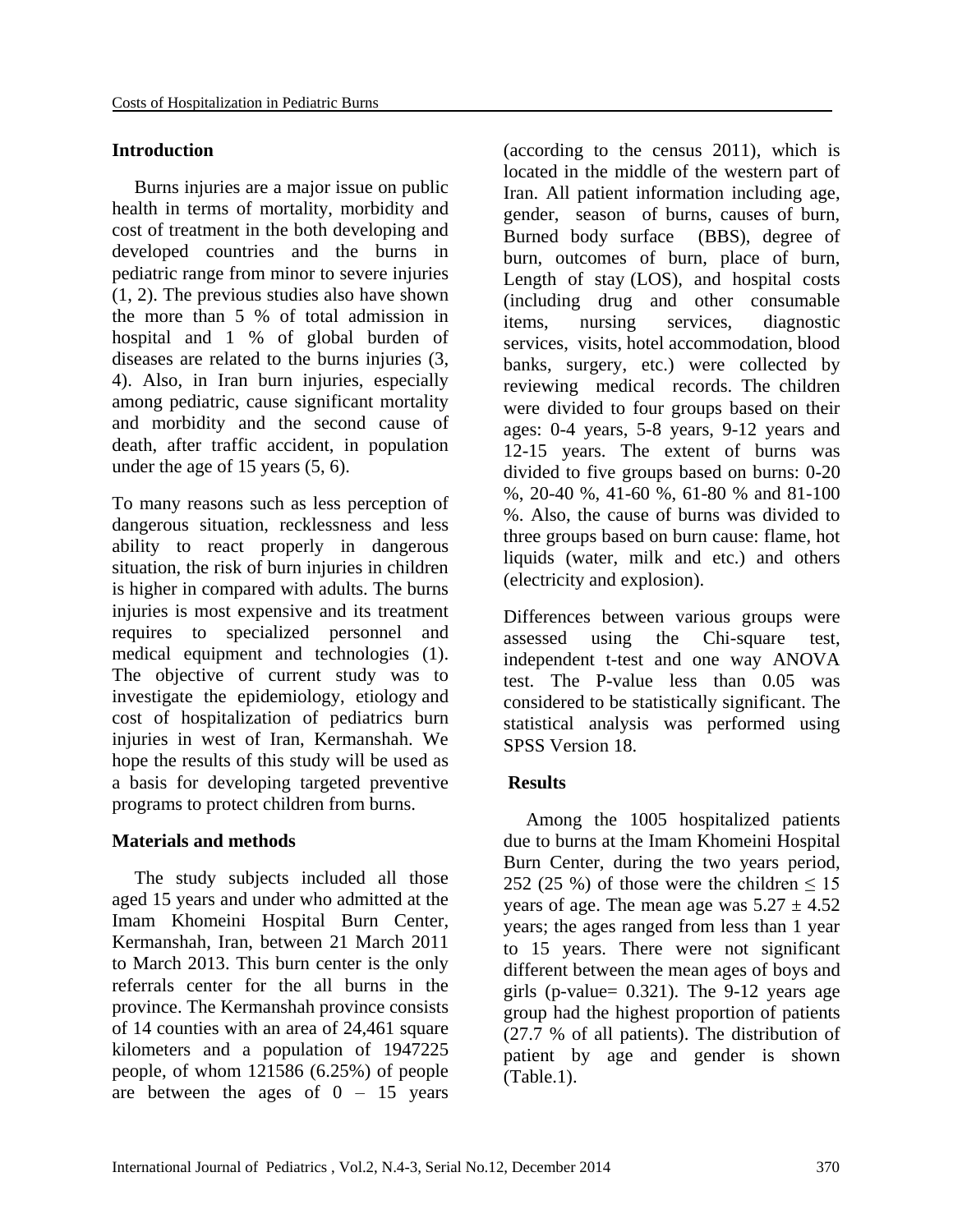| Age groups            |                 | Total number | Male            |      | Female          |      |  |
|-----------------------|-----------------|--------------|-----------------|------|-----------------|------|--|
|                       | n               | $\%$         | n               | $\%$ | $\mathbf n$     | $\%$ |  |
| $0 - 4$               | 65              | 25.7         | 32              | 22   | 32              | 31   |  |
| $5 - 8$               | 60              | 23.8         | 35              | 23.7 | 26              | 23.8 |  |
| $9-12$                | 70              | 27.7         | 47              | 32.2 | 23              | 21.4 |  |
| $13 - 15$             | 57              | 22.8         | 33              | 22   | 24              | 23.8 |  |
| Total                 | 252             | 100          | 147             | 100  | 105             | 100  |  |
| $*$ Mean age $\pm$ SD | $5.27 \pm 4.52$ |              | $4.86 \pm 3.84$ |      | $5.88 \pm 5.33$ |      |  |

**Table 1**: Distribution of age and gender of pediatric burn in Kermanshah

 $A$ ge vs. gender, p- value = 0.321

The current study showed the commonest cause of burns is hot liquids which accounting for 60.7 % of all burns injuries, followed by flam (35 % of all patient) and 4.3 % of all burn injuries is related to the electricity and explosion. In all age groups except in the "*13-15 years"*, the hot liquids were the most common cause of burns.

The distribution of patient by age groups, BBS, LOS, cause of burn and the

commonest cause of burn are shown in (Table. 2). The mean LOS and BBS were 7.48  $\pm$  7.72 days and 22.8  $\pm$  18.6 %, respectively. The LOS days ranged from less than 1 day to 42 days and the BBS % ranged from less than 1 % and 100 %. Also, there were a significant association between age of patient with LOS (0.015) and extent of burns (0.001).

**Table 2**: Distribution of pediatric burns by age groups, BBS % and Cause of burn in Kermanshah

| Age     | $LOS$ (days)    | Extent burns %)   |       | Cause of burn, | Commonest              |  |
|---------|-----------------|-------------------|-------|----------------|------------------------|--|
| groups  | Mean $\pm$ SD   | Mean $\pm$ SD     | Flame | Hot liquids    | Cause $(\%)$           |  |
| $1 - 4$ | $6.27 \pm 5.25$ | $17.5 \pm 7.25$   | 10    | 50             | Hot liquids $(77)$     |  |
| $5 - 8$ | $4.88 \pm 3.11$ | $21.25 \pm 16.94$ | 13    | 45             | Hot liquids $(75)$     |  |
| $9-12$  | $9 \pm 10$      | $23 \pm 20.5$     | 30    | 40             | Hot liquids $(57)$     |  |
| $13-15$ | $9.5 \pm 9.3$   | $30 \pm 24.6$     | 35    | 18             | Flame $(61)$           |  |
| Total   | $7.48 + 7.72$   | $22.8 \pm 18.6$   | 88    | 153            | Hot liquids $(60.7\%)$ |  |
| P value | $0.015^{\rm a}$ | $P=0.001^a$       |       | $P=0.04^{b}$   |                        |  |

<sup>a</sup>One-way ANOVA was used.

 $<sup>b</sup>$ chi-square test was used df=1</sup>

The epidemiological characteristics of pediatric burns in Kermanshah are shown in (Table.3). 58.4 % (147) of study sample were boys and 41.6 % (105) were girls. Also, the male to female ratio was 1.4. The most frequency burn injuries had occurred at the winter which accounting for 27.7 % of

all study sample, followed by autumn (26.7 %), spring (23.8 %) and summer (21.8 %). The mean cost per patient, per hospitalization day and per % BBS were 15,000,000 IRR, 657981 IRR and 20,045,348 IRR, respectively.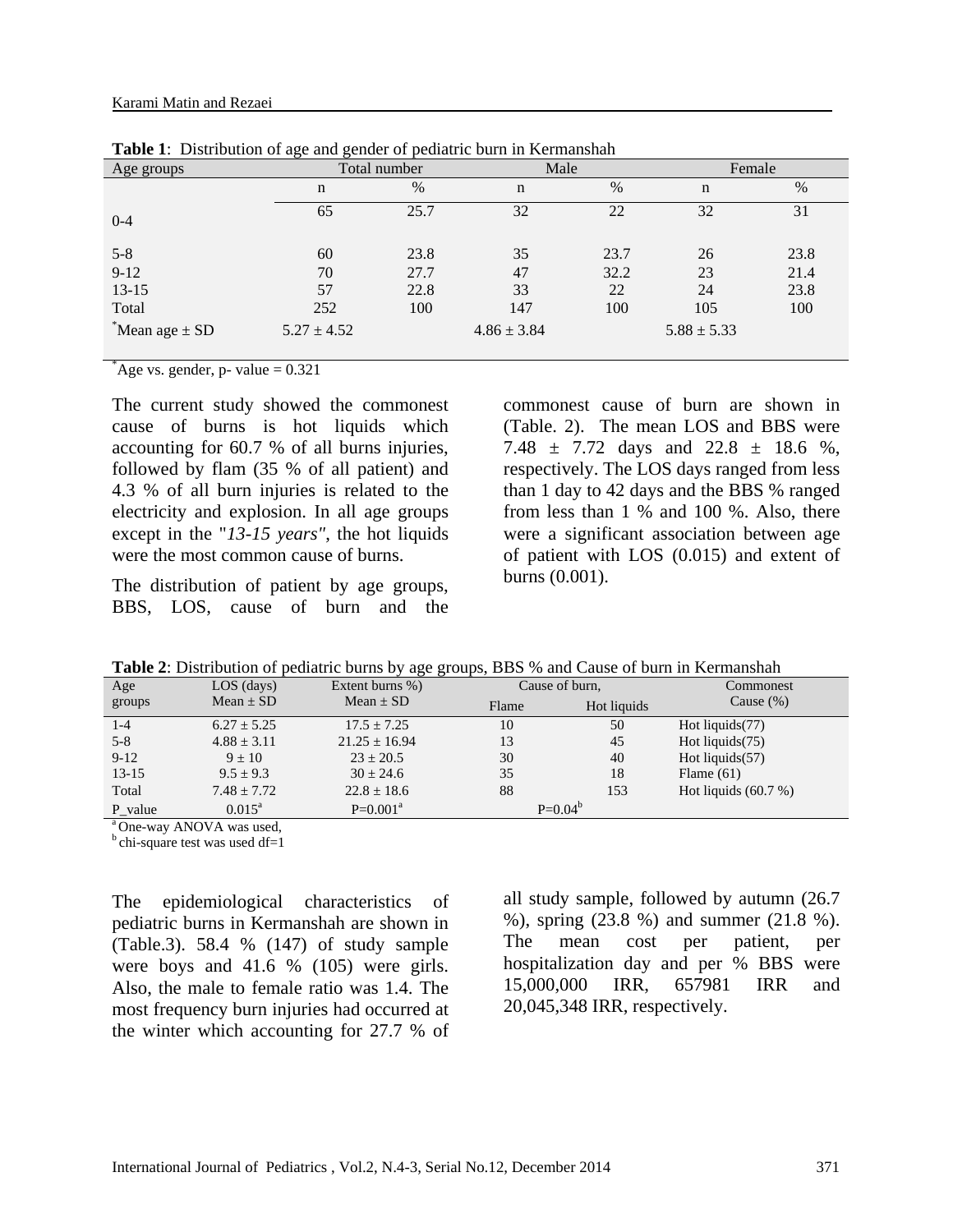| Variables                                  | $\bf n$        | Percent                      |
|--------------------------------------------|----------------|------------------------------|
| <b>Gender</b>                              |                |                              |
| Male                                       | 147            | 58.4                         |
| Female                                     | 105            | 41.6                         |
| <b>Place of burns</b>                      |                |                              |
| Indoor                                     | 188            | 74.3                         |
| Outdoor                                    | 64             | 25.6                         |
| <b>Cause of burn</b>                       |                |                              |
| Hot liquids                                | 153            | 60.4                         |
| Flame                                      | 88             | 34.6                         |
| Others                                     | 11             | 5                            |
| <b>Site of burns</b>                       |                |                              |
| Head and neck                              | 125            | 49.5                         |
| Upper limb                                 | 168            | 66.3                         |
| Lower limb                                 | 128            | 50.5                         |
| Trunk                                      | 185            | 73.3                         |
| Perineum                                   | 25             | 9.9                          |
| <b>Season of burn</b>                      |                |                              |
| Spring                                     | 60             | 23.8                         |
| Summer                                     | 55             | 21.8                         |
| Winter                                     | 70             | 27.7                         |
| Autumn                                     | 67             | 26.7                         |
|                                            |                |                              |
|                                            |                |                              |
| <b>Cost of parameters</b>                  |                |                              |
| Mean cost per patient                      |                | 15,000,000                   |
| Mean Cost per hospitalization day          |                | 657,981                      |
| Mean Cost per burn percent                 |                | 2,005,348<br>$7.48 \pm 7.72$ |
| Mean LOS (days)<br>Mean extent of burn (%) |                | $22.8 \pm 18.6$              |
| Extent of burn %                           |                |                              |
| $0 - 20$                                   | 159            | 63.1                         |
| $21-40$                                    | 74             | 29.4                         |
| $41 - 60$                                  | 5              | 1.96                         |
| 61-80                                      | $\overline{7}$ | 2.77                         |
| 81-100                                     | $\overline{7}$ | 2.77                         |
| <b>Burn degree</b>                         |                |                              |
| $\,1$                                      | 3              | 1.2                          |
| $\overline{c}$                             | 127            | 50.4                         |
| 3                                          | 72             | 28.5                         |
| 1&2                                        | 3              | 1.2                          |
| 2&3                                        | 47             | 18.7                         |
| <b>Outcome of burns</b>                    |                |                              |
| Survival                                   | 227            | 90                           |
| Death                                      | 25             | 10                           |

 **Table 3**: Characteristic of pediatric burns in Kermanshah (n=252)

The extent of the burn was  $\langle 40\%$  of the BBS in 92.5 % (233) of the patients and 50.4 % of patient had a third degree of burn. The 10 % (25) of all patients died during the period study; on the other hands, the overall fatality rate among study sample was 11 %. The distribution of study sample by cause of burn is shown in (Table.4). The fatality rate on flame and hot liquids was 20.4 % and 4.5 %, respectively. The mean age, LOS, BBS and cost hospitalization for burns occurred by Flame is higher than the others cause.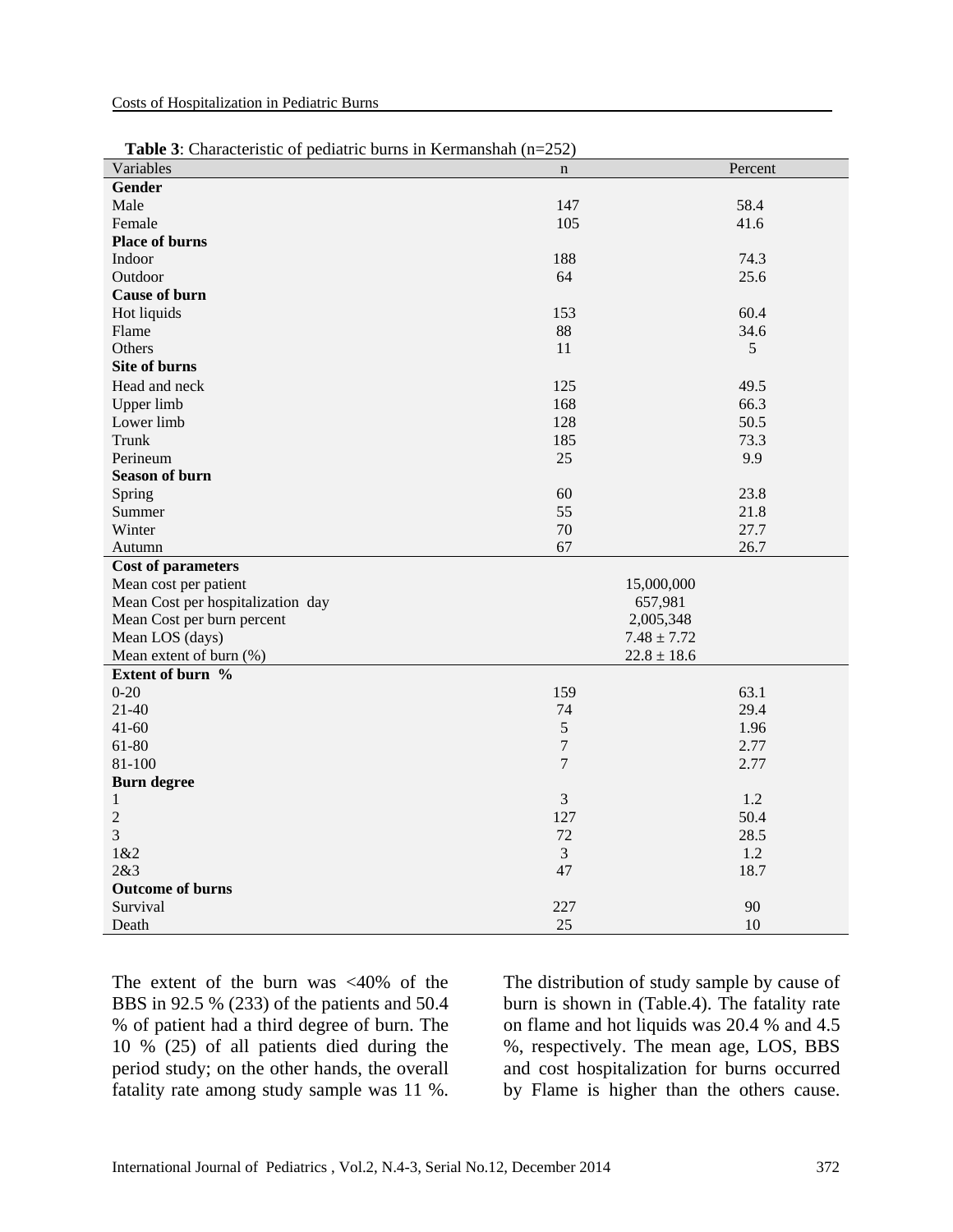The mean cost of hospitalization for flame and hot liquids was 15,124,010 and 14,830,521 IRR, respectively (p=0.115). Also, the mean LOS and BBS of burns by Flame were 10.16 days and 30 %, respectively. The male to female ratio for burns by Flame and hot liquids was 1.63 and

1.2 respectively. There is not significant association between cause of burn and gender ( $p = 0.091$ ). The fatality rate of burn by flame and hot liquids was 20.5 and 4.5 %, respectively ( $p= 0.001$ ). Also, the mean BBS of burn by Flame was 1.5 higher than to the hot liquids ( $p= 0.014$ ).

 **Table 4**: Distribution of pediatric burns by cause of burn in Kermanshah

| Variables   | Gender |                 | <b>Outcome</b> |                    | Mean $\pm$ SD            |                |                   |             |
|-------------|--------|-----------------|----------------|--------------------|--------------------------|----------------|-------------------|-------------|
|             | Male   | Femal           | Deat           | surviv             | Age                      | $LOS$ (days)   | Extent burns      | Cost        |
|             |        | e               | h              | al                 |                          |                | (%)               | (IRR)       |
| Flame       | 48     | 40              | 18             | 70                 | $8.69 \pm 4.96$          | $10.16 \pm$    | 30<br>± 26.6      | 15124010    |
|             |        |                 |                |                    |                          | 10.28          |                   |             |
| Hot liquids | 95     | 58              |                | 146                | $3.51 \pm$               | 6.3 $\pm 6.14$ | $20.07 \pm 12.44$ | 14830521    |
|             |        |                 |                |                    | 2.99                     |                |                   |             |
| Others      | 4      |                 | $\Omega$       | 11                 | $7.67 \pm 5.5$           | $8.67 \pm 3.5$ | $20.7 \pm 12.7$   | 13199593    |
| P value     |        | $0.091^{\rm a}$ |                | $0.001^{\text{a}}$ | $\overline{\phantom{0}}$ | $0.023^b$      | $0.014^{b}$       | $0.115^{b}$ |

<sup>a</sup> chi-square test was used d.f=1

**b** independent t test for two means was used

There were 158 (63 %) patients with BBS less than 21 % and only 17 (6.7 %) patients had BBS burned over 40 %. Also, about 68 % of deaths occurred in patients with BBS over 40 %. The mean BBS, Age and cost in patient with BBS over 40 % was higher in

compared to BBS less 40 %. The distribution of pediatric burn by BBS and degree of burn is shown in (Table.5). Also, the analysis of hospital profiles showed 50.8 % of pediatric had a second degree burn, as is shown in (Table. 5).

**Table 5**: Distribution of pediatric burn by BBS and degree of pediatric burn in Kermanshah

| Variables   |          | Gender   |                | Outcome        | $Mean \pm SD$  |                  |                 |            |
|-------------|----------|----------|----------------|----------------|----------------|------------------|-----------------|------------|
|             | Male     | Female   | Death          | survival       | Age            | $LOS$ (days)     | Extent burns    | Cost (IRR) |
|             |          |          |                |                |                |                  | (% )            |            |
| Burn %      |          |          |                |                |                |                  |                 |            |
| $0 - 20$    | 103      | 55       | 1              | 157            | $4.4 \pm 3.8$  | $5.13 \pm 4.25$  | $13.14 \pm 4.8$ | 1327102    |
| $21-40$     | 35       | 40       | 7              | 68             | $5.63 \pm 4.8$ | $11.9 \pm 10.2$  | $28.8 \pm 5.05$ | 1670646    |
| $41 - 60$   | $\Omega$ | 5        | 3              | $\overline{2}$ | $13 \pm 2.8$   | $27 \pm 1.5$     | $51.8 \pm 0.5$  | 1743925    |
| 61-80       | 7        | $\theta$ | 7              | $\theta$       | $5.3 \pm 2.5$  | $4.3 \pm 2.9$    | $72.7 \pm 10$   | 1994350    |
| 81-100      | 2        | 5        | 7              | $\theta$       | $14 \pm 1.7$   | $2.67 \pm 2.9$   | $96 \pm 5.3$    | 2267432    |
| Burn degree |          |          |                |                |                |                  |                 |            |
|             | 3        | $\Omega$ | $\theta$       | 3              |                | 9                | 16              |            |
| 2           | 68       | 60       | 3              | 125            | $4.07 \pm 3.5$ | $5.67 \pm 4.2$   | $17.7 \pm 8.5$  |            |
| 3           | 47       | 25       | 12             | 60             | $6 + 5.2$      | $8.8 \pm 9.6$    | $26.5 \pm 27.4$ |            |
| 1&2         | 3        | $\Omega$ | $\overline{0}$ | 3              | 3              |                  | 5               |            |
| 2&3         | 26       | 20       | 10             | 36             | $7.8 + 4.99$   | $10.68 \pm 10.7$ | $32 \pm 18.6$   |            |

### **Discussion**

Burn injuries, especially pediatric burns, are imposing the high mortality, morbidity and economic burden on patients, their family and society in general. This study showed about 25 % of patient were admitted due to burns had the ages less than 15 years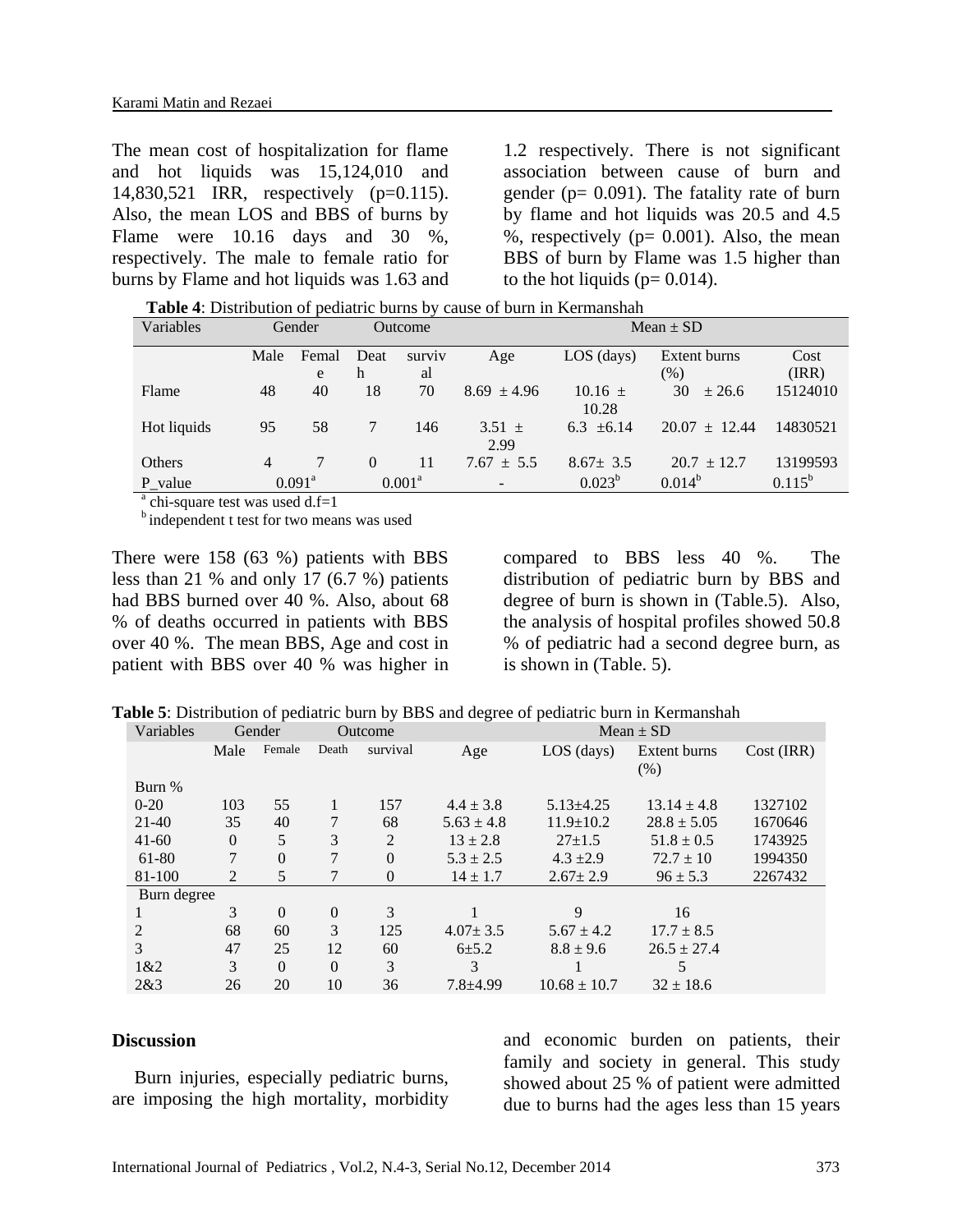old, while according to census 2011 about 6.25% of total population of Kermanshah province are to the this age groups [\(7\)](#page-6-6). The mean age of patient was  $5.27 \pm 4.52$  years which is similar to the finding of studies conducted in Tehran, Iran [\(5\)](#page-6-4), Isfahan, Iran [\(6\)](#page-6-5) and Pakistan [\(8\)](#page-6-7), But it is not similar to the results of studies conducted in Kuwait [\(9\)](#page-7-0) and Istanbul, Turkey [\(10\)](#page-7-1). The male to female ratio was 1.4. The increased number of male in compared with the female is common in studies conducted in Istanbul, Turkey [\(10\)](#page-7-1), Pakistan [\(8\)](#page-6-7), Kuwait [\(9\)](#page-7-0) and Mosul, Iraq[\(1\)](#page-6-0). This finding may contribute to the nature boys that they are have a tendency toward to being more active and jumbles in compared to the he female.

The most common cause of burn in pediatric was hot liquids in our study. This finding is similar to the results of previous studies [\(1,](#page-6-0) [6,](#page-6-5) [8,](#page-6-7) [9,](#page-7-0) [11-13\)](#page-7-2). This can be attributed to this fact that the younger are vibrant and they are a lot of time in the inside home. But it is important and should be mentioned that the most of these burns occurred due to carelessness or mistake parent and approximately all of these burns are preventive. The results of our study showed as the age of children is increased the main cause of burns, especially among males, changed from hot liquids to Flame, which this finding is similar to the others study in Iraq, Kuwait and Turkey [\(1,](#page-6-0) [9,](#page-7-0) [12,](#page-7-3) [14\)](#page-7-4).

The overall mean BBS in our study was 23 % and about 68 % of patient who died had a BBS over 40 %. One of the main factors affecting on LOS, BBS % and cost of hospitalization is the cause of burn. Hot liquids usually cause lightly burn rather than to the flame and so need to fewer operations and a shorter LOS. The results showed the mean BBS in burns occurred by Flame is higher than to the burns by hot liquids in our study and there were a significant

correlation between cause of burn and BBS  $%$  (p=0.014). This finding is consistence with the results of other studies  $(1, 15-17)$  $(1, 15-17)$ . The overall mean LOS in study subject was 7.47 days which is higher in burns by Flame (10.16 days) in compared to the hot liquids  $(6.3 \text{ days})$   $(p=0.023)$ . The significant association between cause of burns and length of stay is founded in studies conducted in [\(1,](#page-6-0) [18\)](#page-7-6). Also, although when the BBS % of patient is increasing, the mean cost per patient was increased but there was not a significant correlation between BBS % and cost (p=0.984) which is consistence with result of study conducted by Sahin et al. in Turkey [\(3\)](#page-6-2). The LOS per 1 % of BBS was 3 days which was 1 days and 2 days in studies conducted by Sahin et al. [\(3\)](#page-6-2) and Gillespie et al. [\(19\)](#page-7-7), respectively.

The overall fatality rate of hospitalized children due to burns in our study was 11 %. This finding is similar to the results of study conducted in Tanzania [\(16\)](#page-7-8) but was lesser than in Mosul, Iraq [\(1\)](#page-6-0) and higher than in Kuwait [\(9\)](#page-7-0). An important point is that this burn center is a referral centers and the patients from the other provinces such as Kurdestan, Lorestan and Ilam received. Also, in the current study only patients who hospitalized was considered and patients with minor burns treated as outpatient were excluded. The fatality rate of burn by flame was 5 time higher than to the hot liquids and there was a significant association between cause of burn and mortality rate  $(p= 0.001)$ which in consistence with other studies in  $Iraq(1)$  $Iraq(1)$  and Kuwait [\(9\)](#page-7-0).

Several studies have been conducted about cost of burns in Turkey $(3)$ , Iran  $(20)$ , Welsh[\(21\)](#page-7-10) and especially among pediatric population [\(22,](#page-7-11) [23\)](#page-7-12). The mean cost per hospitalization day and one percent of BBS was 65,7981 and 20,045,348 IRR, respectively. Sahin et al. [\(3\)](#page-6-2) and Griffiths et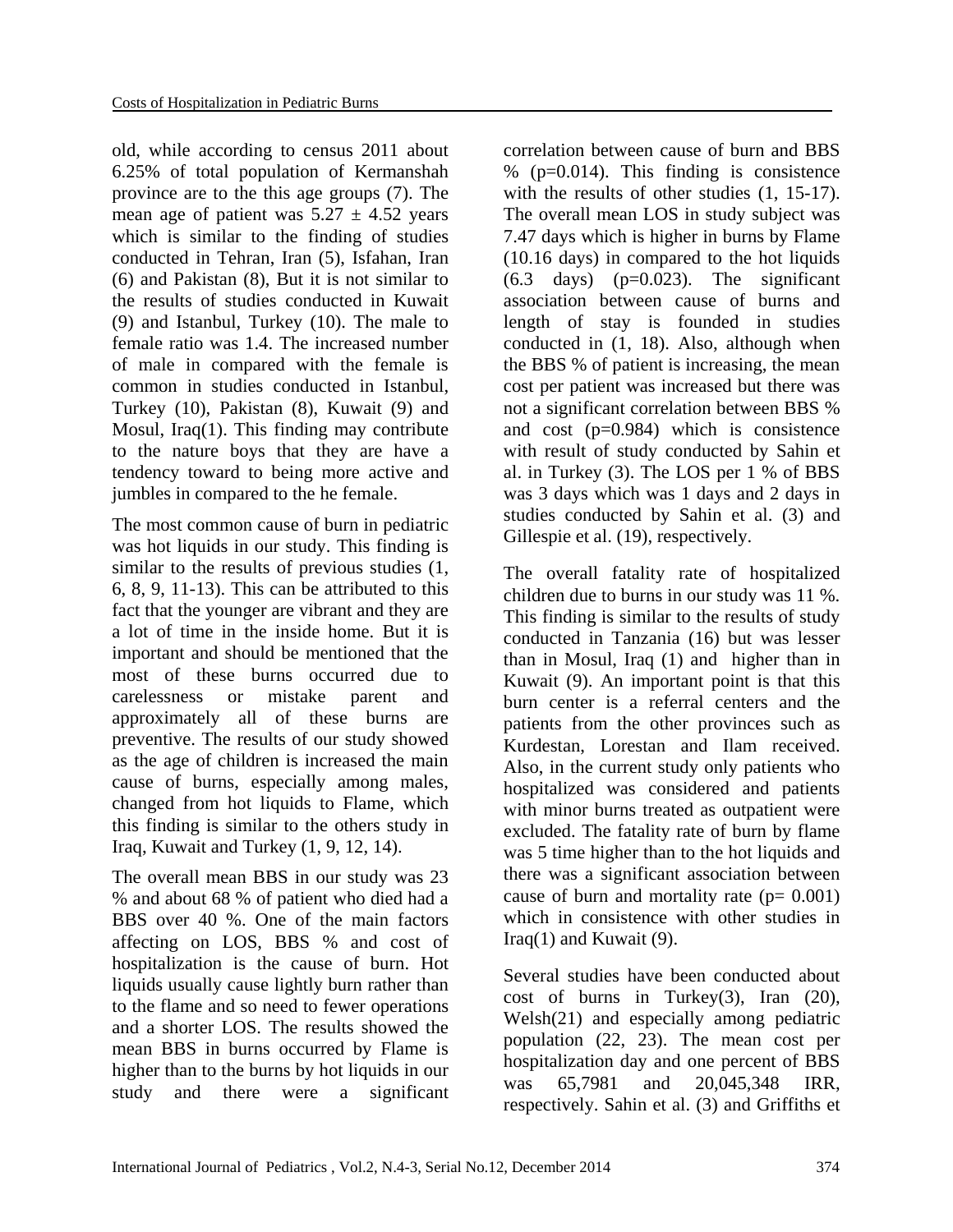al. [\(24\)](#page-7-13) founded a cost \$US15,125 and £1850 per burns patient, respectively. This results in contrast with the mean cost of burn in our study which was15,000,000 IRR. In the current study the cost of hospitalization in burns of patient was estimated from provider perspective and this makes the actual cost of burns patient was underestimated. Also, an important point is that the study population could also have an impact on the average cost. In our study the study subject was a pediatrics population (0- 15 years old) while in studies conducted by Sahin et al [\(3\)](#page-6-2) and Griffiths et al. [\(24\)](#page-7-13) all of patients included and there is no age limit. Both the previous studies and current study have been showed the main cause of burn in pediatrics and total population were hot liquids and flame, respectively [\(6,](#page-6-5) [20,](#page-7-9) [25-](#page-7-14) [27\)](#page-7-14). Also, these studies showed the mean of BBS% and LOS in burns by Flame is higher than the hot liquids. Shields et al. founded the main factors are affecting on cost of burns including length of stay, percentage of total body surface area burned, child's age, region of the United States, hospital location, and hospital type [\(22\)](#page-7-11).

# **Conclusion**

The current study provides useful information about characteristics of pediatric burns in Kermanshah, Iran. Our study showed the hot liquids were the main cause of burn in pediatric population, although flame was the most common fatality in study subjects. An important point is that the approximately of burns injuries in pediatrics are preventable and we hope this study could be helps to policy makers about eliminating or reducing burn injuries.

**Financial Disclosure:** None declared.

**Funding/Support:** None declared.

# **Authors' Contribution**

Satar Rezaei had a substantial role in content, design and data analysis. Behzad Karami Matin participated in the finalizing the analysis and writing the initial version of the manuscript.

# **Conflict of interests**: None

# **Acknowledgment**

All support and efforts of the Imam Khomeini Hospital staff, who sincerely collaborated during the work on the study, are much appreciated.

## <span id="page-6-1"></span>**References**

- <span id="page-6-0"></span>1. Al-Zacko S, Zubeer H, Mohammad A. Pediatric Burns In Mosul: An Epidemiological Study. Annals of Burns and Fire Disasters. Inpress
- 2. Panjeshahin M-R, Lari AR, Talei A-R, Shamsnia J, Alaghehbandan R. Epidemiology and mortality of burns in the South West of Iran. Burns 2001;27(3):219- 26.
- <span id="page-6-2"></span>3. Sahin I, Ozturk S, Alhan D, Açikel C, Isik S. Cost analysis of acute burn patients treated in a burn centre: the Gulhane experience. Annals of burns and fire disasters 2011;24(1):9.
- <span id="page-6-3"></span>4. Barret JP, Gomez P, Solano I, Gonzalez-Dorrego M, Crisol FJ. Epidemiology and mortality of adult burns in Catalonia. Burns, 25: 325-9, 1999.
- <span id="page-6-4"></span>5. Alaghehbandan R, MacKay Rossignol A, Rastegar Lari A. Pediatric burn injuries in Tehran, Iran. Burns 2001;27(2):115-8.
- <span id="page-6-5"></span>6. Rafii MH, Saberi HR, Hosseinpour M, Fakharian E, Mohammadzadeh M. Epidemiology of Pediatric Burn Injuries in Isfahan, Iran. Archives of trauma research 2012;1(1):27.
- <span id="page-6-6"></span>7. Iran statistic center, available at: [http://www.amar.org.ir/Default.aspx?tabid=1](http://www.amar.org.ir/Default.aspx?tabid=1649) [649,](http://www.amar.org.ir/Default.aspx?tabid=1649) accessed by:jaunary 2014.
- <span id="page-6-7"></span>8. Iqbal T, Saaiq M. The burnt child: an epidemiological profile and outcome. J Coll Physicians Surg Pakistan 2011;21(11):691-4.